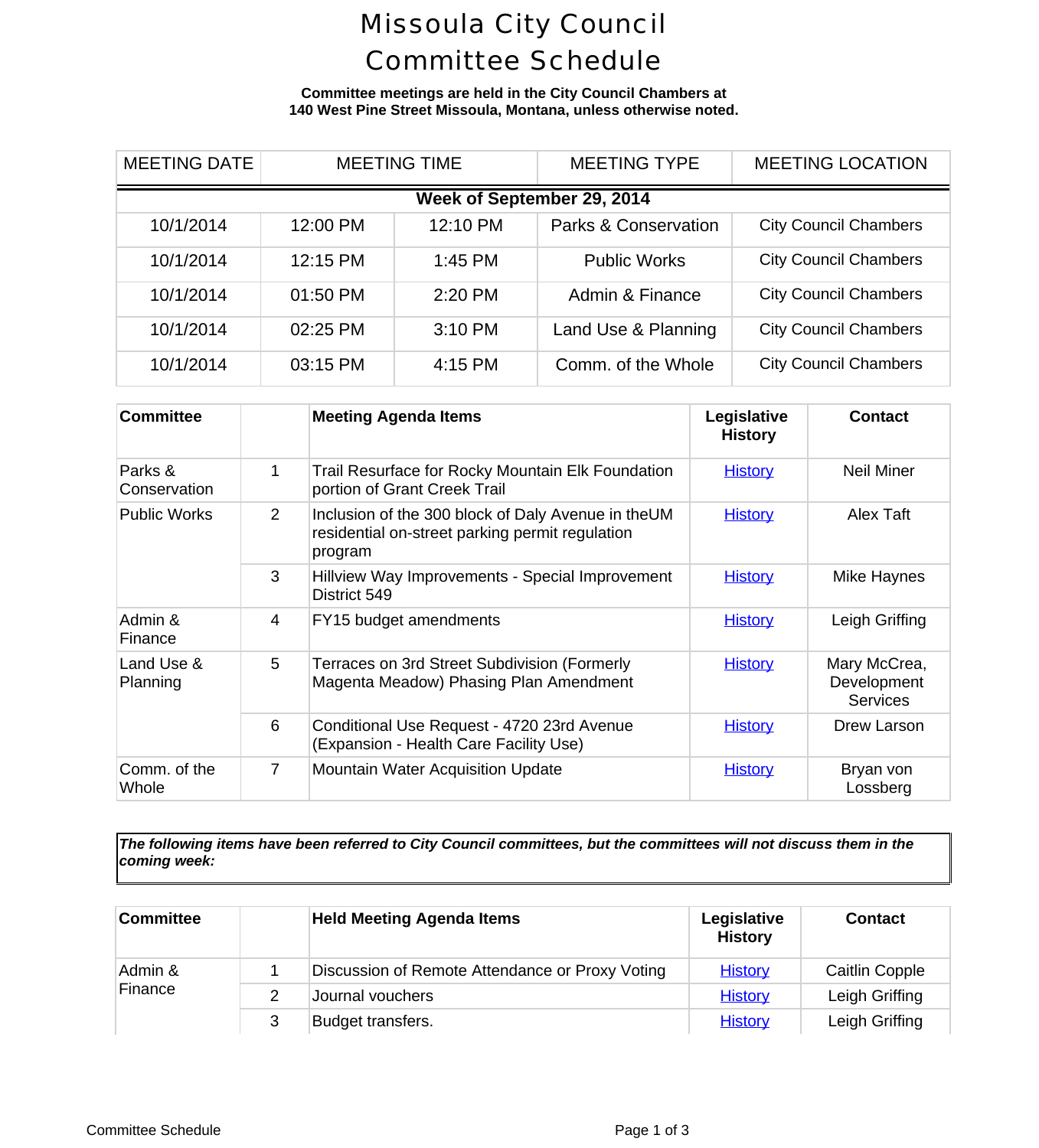# Missoula City Council Committee Schedule

#### **Committee meetings are held in the City Council Chambers at 140 West Pine Street Missoula, Montana, unless otherwise noted.**

| Parks &<br>Conservation | 4              | Resolution to address parkland encroachment                                                                                                                                            | <b>History</b> | Elizabeth E                 |
|-------------------------|----------------|----------------------------------------------------------------------------------------------------------------------------------------------------------------------------------------|----------------|-----------------------------|
|                         | 5              | Dogs In City Cemetery                                                                                                                                                                  | <b>History</b> | Ed Chile                    |
| Comm. of the<br>Whole   | 6              | Propose the City Council be a member unit of the<br>Missoula Chamber of Commerce.                                                                                                      | <b>History</b> | Caitlin C                   |
|                         | $\overline{7}$ | Every Voice Engaged--A Municipal Gaming Tool to<br>engage the public in budget prioritization                                                                                          | <b>History</b> | Caitlin C                   |
|                         | 8              | Next Generation Broadband for City of Missoula &<br>Missoula County                                                                                                                    | <b>History</b> | Caitlin Cd<br>Jason W       |
|                         | 9              | i3 Teen Council discussion                                                                                                                                                             | <b>History</b> | Jason W                     |
|                         | 10             | Updates from Council representatives on the Health<br>Board, Community Forum, Transportation Policy<br>Coordinating Committee, other boards and<br>commissions as necessary. (Ongoing) | <b>History</b> | Marilyn N                   |
|                         | 11             | Update from Missoula Economic Partnership<br>President/CEO James Grunke                                                                                                                | <b>History</b> | Marilyn N                   |
|                         | 12             | Bi-annual meeting with the Chamber of Commerce                                                                                                                                         | <b>History</b> | Marilyn N                   |
|                         | 13             | Conference updates and information sharing                                                                                                                                             | <b>History</b> | Marilyn N                   |
|                         | 14             | Missoula County Public Schools update--Smart<br>Schools 2020                                                                                                                           | <b>History</b> | Jason W                     |
| Land Use &<br>Planning  | 15             | Annexation, (see separate list at City Clerk's Office<br>for pending annexations) (Ongoing in committee)                                                                               | <b>History</b> | Marty Re                    |
|                         | 16             | Discussion of City planning issues with members of<br>the Planning Board.                                                                                                              | <b>History</b> | Bob Ja                      |
|                         | 17             | Adopt broadband standards for the City of Missoula                                                                                                                                     | <b>History</b> | Caitlin Cop<br>Jason W      |
| Pub. Safety &<br>Health | 18             | Discuss plans to resolve natural gas-like odors in<br>Northside and Westside neighborhoods                                                                                             | <b>History</b> | Bryan von L                 |
|                         | 19             | Fire Department update.                                                                                                                                                                | <b>History</b> | Jason D                     |
|                         | 20             | Safety aspects of management of the urban deer<br>population in the city of Missoula.                                                                                                  | <b>History</b> | <b>Dick Haine</b><br>Wilkir |
|                         | 21             | Discussion with Crime Victim Advocate Office.                                                                                                                                          | <b>History</b> | Jon Wil                     |
|                         | 22             | Air quality issues related to railroad operations in<br>and through Missoula.                                                                                                          | <b>History</b> | Dave Stro                   |
|                         | 23             | Police Department update.                                                                                                                                                              | <b>History</b> | Mike Br                     |
|                         | 24             | Health Department update.                                                                                                                                                              | <b>History</b> | Ellen Le                    |
| <b>Public Works</b>     | 25             | Resolution to change the speed limit on Reserve<br>Street between Brooks and 39th Street.                                                                                              | <b>History</b> | Wayne G                     |
|                         | 26             | Review fence regulations                                                                                                                                                               | <b>History</b> | Jason W                     |
|                         | 27             | Proposal to convert Orange Street between S. 1st<br>Street and S. 6th Street to three moving lanes and                                                                                 | <b>History</b> | Alex T                      |